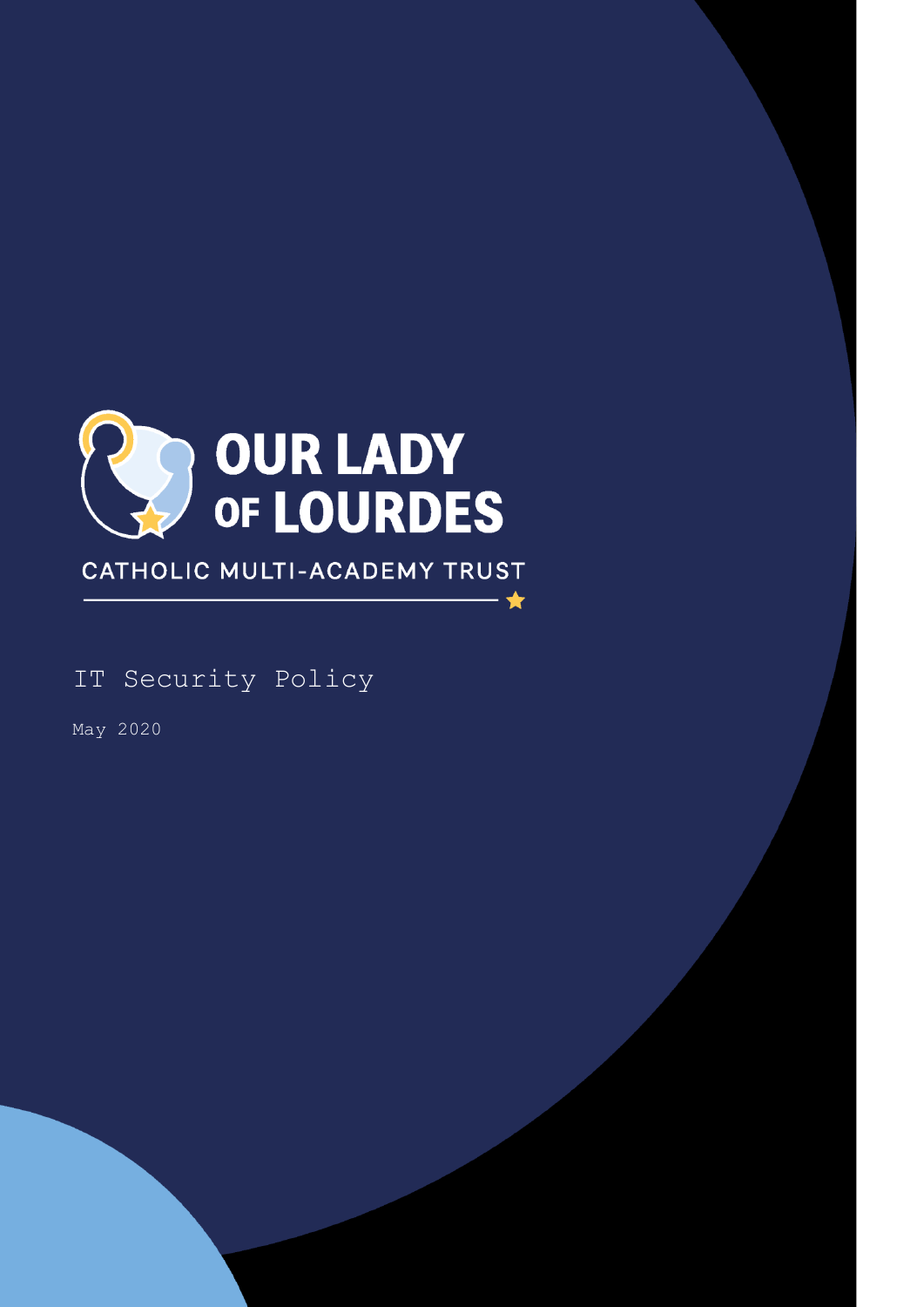# **Contents**

- Policy Objectives
- Application
- Scheme of Delegation under the ICT Security Policy
	- o Owner
	- o Trust Board & Governing Bod
	- o Director of IT/Principal
	- o Systems Manager
- Legislation
- Physical Security
- Asset Tracking
- **·** Systems Security
	- o Facilities
	- o Private Hardware & Software
	- o ICT Authorisation
	- o Passwords
	- o Backups
	- o Malware Protection
	- o Disposal of Waste
	- o Repair of Equipment
	- o Security Incidents
- Attached Documents
	- o Student Acceptable Use Policy
	- o Staff Acceptable Use Policy
	- o Security Guidelines

#### **Trust Mission Statement**

We are a partnership of Catholic schools and our aim is to provide the very best Catholic education for all in our community and so improve life chances through spiritual, academic and social development.

#### We will achieve this by:

- Placing the life and teachings of Jesus Christ at the centre of all that we do
- Following the example of Our Lady of Lourdes by nurturing everyone so that we can all make the most of our God given

talents

Working together so that we can all achieve our full potential,

deepen our faith and know that God loves us

Being an example of healing, compassion and support for the most vulnerable in our society

# *Psalm 122:7 ESV*

*Peace be within your walls and security within your towers*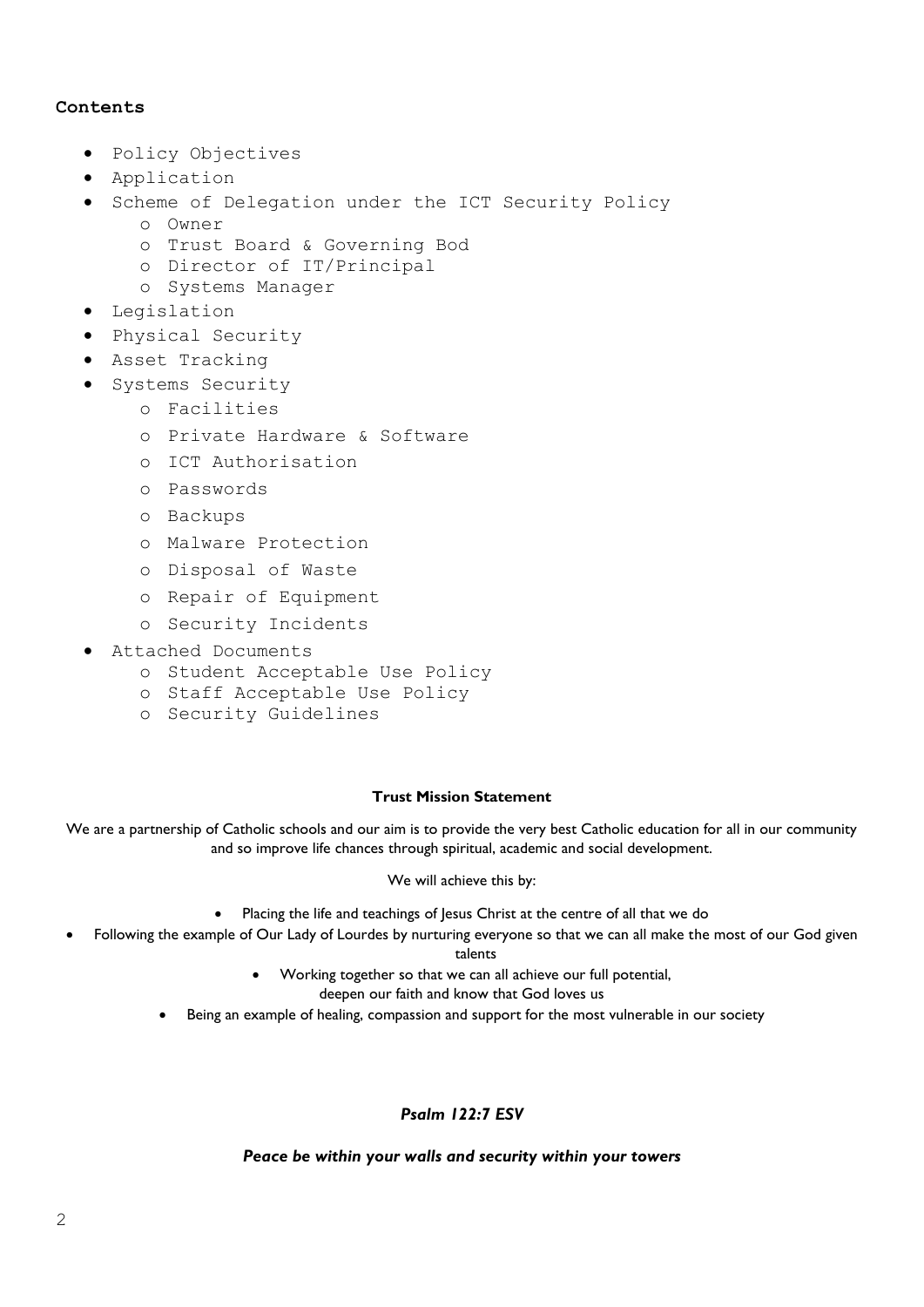# **Rationale**

ICT systems represent a significant investment of Trust/Academy resources and are vital for day to day administration and learning. As such, they must be protected from any form of disruption or loss of service. Moreover, the integrity and confidentiality of these systems must be maintained at a level that is appropriate for our needs.

# **Policy Objectives**

**1.1** To ensure equipment, data and staff are protected on a cost effective basis against any action that could adversely affect the school

**1.2** To ensure that all users of ICT systems are aware of and fully comply with, relevant legislation

**1.3** To ensure that ICT security is an integral part of day to day activities and where all members of the school community understand the need for ICT security and their own responsibilities in this respect.

# **Application**

**2.1** The ICT security policy is intended for all staff who use school ICT systems. Pupils using the Trust's ICT systems or data are covered in by the 'STUDENT COPY: The Use of School Computers' documents, which is included below.

**2.2** 'ICT' or 'ICT systems' are defined as any electronic device for storing and processing of data and includes any form of computer such as a handheld device; portable laptop, desktop or server. Devices may be standalone or networked.

**2.3** 'ICT data' means any information stored and processed by ICT and includes programs, text, pictures and sound.

**2.4** 'ICT user' applies to any employee of the school, pupil or other authorised person who uses the Trust's ICT systems and / or data.

**2.5** 'System Manager' may refer to Network Managers, ICT Manager, Senior Technicians, Director of IT, or external 3rd Party ICT Support organisations.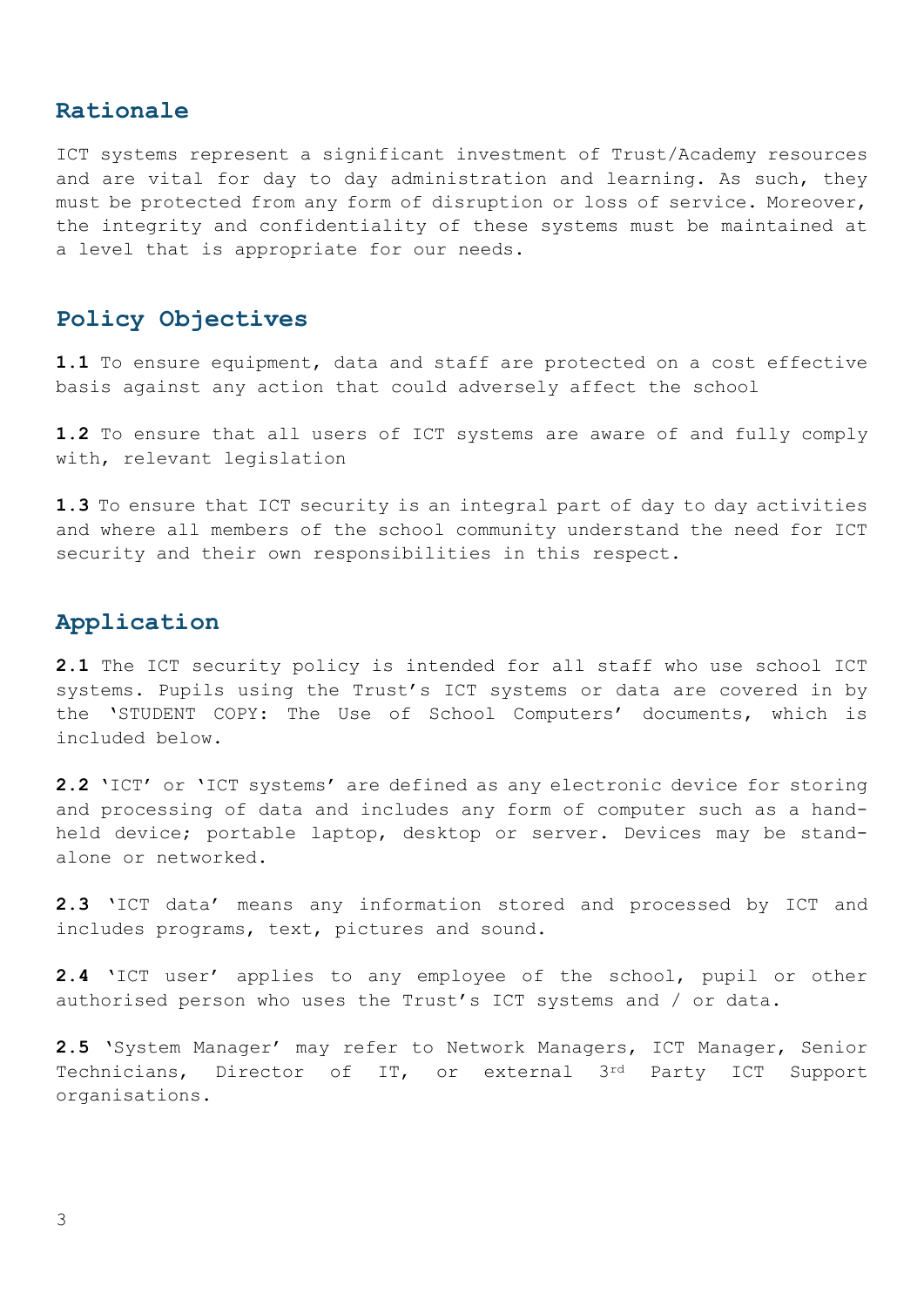# **Scheme Of Delegation Under The ICT Security Policy**

This ICT Security Policy relies on management and user actions to ensure all its aims are achieved. Consequently, owner, corporate and individual levels of responsibility for ICT security are defined below

#### **Owner**

**3.1** All software, data and associated documentation produced in connection with the work of the school are the legal property of the Trust. Exceptions to this will be allowed for software and documentation produced by individual teachers for lesson purposes, this includes scheme of work; lesson plans, worksheets or as otherwise when agreed in writing by the Principal or CEO.

**3.2** We also use software and data that are the legal property of external organisations and which are acquired and used under contract or licence.

#### **Trust Board and Governing Body**

**4.1** The Trust Board and Academy Governing Body has ultimate responsibility for ensuring that the Academy complies with the legislative requirements relating to the use of ICT systems and for disseminating policy on ICT security and other ICT related matters. In practice, the day to day responsibility for implementing these legislative requirements rests with the Director of IT and Academy Principals.

## **Director of IT/Principal**

**4.2** The Director of IT or Principal is responsible for ensuring that the legislative requirements relating to the use of ICT systems are met within the Trust and individual academies respectively and that the Trust's ICT Security Policy, as may be amended from time to time, is adopted and maintained by the Trust/Academy.

**4.3** The Principal is also responsible for ensuring that any special ICT security measures relating to the Academy's ICT facilities are applied and documented as an integral part of the policy. In practice, the day to day functions should be delegated to the System Manager' or external ICT Support company, who is appointed at the behest of the Principal, Governors, or Trust.

**4.5** Principal is also responsible for ensuring that the requirements of the Data Protection Act 2018 are complied with in each academy.

**4.6** The Trust Data Protection Officer is responsible for ensuring the requirements of the Data Protection Act 2018 are complied with at the Trust offices, and ensuring that the requirements for registration under this act are met for the Trust.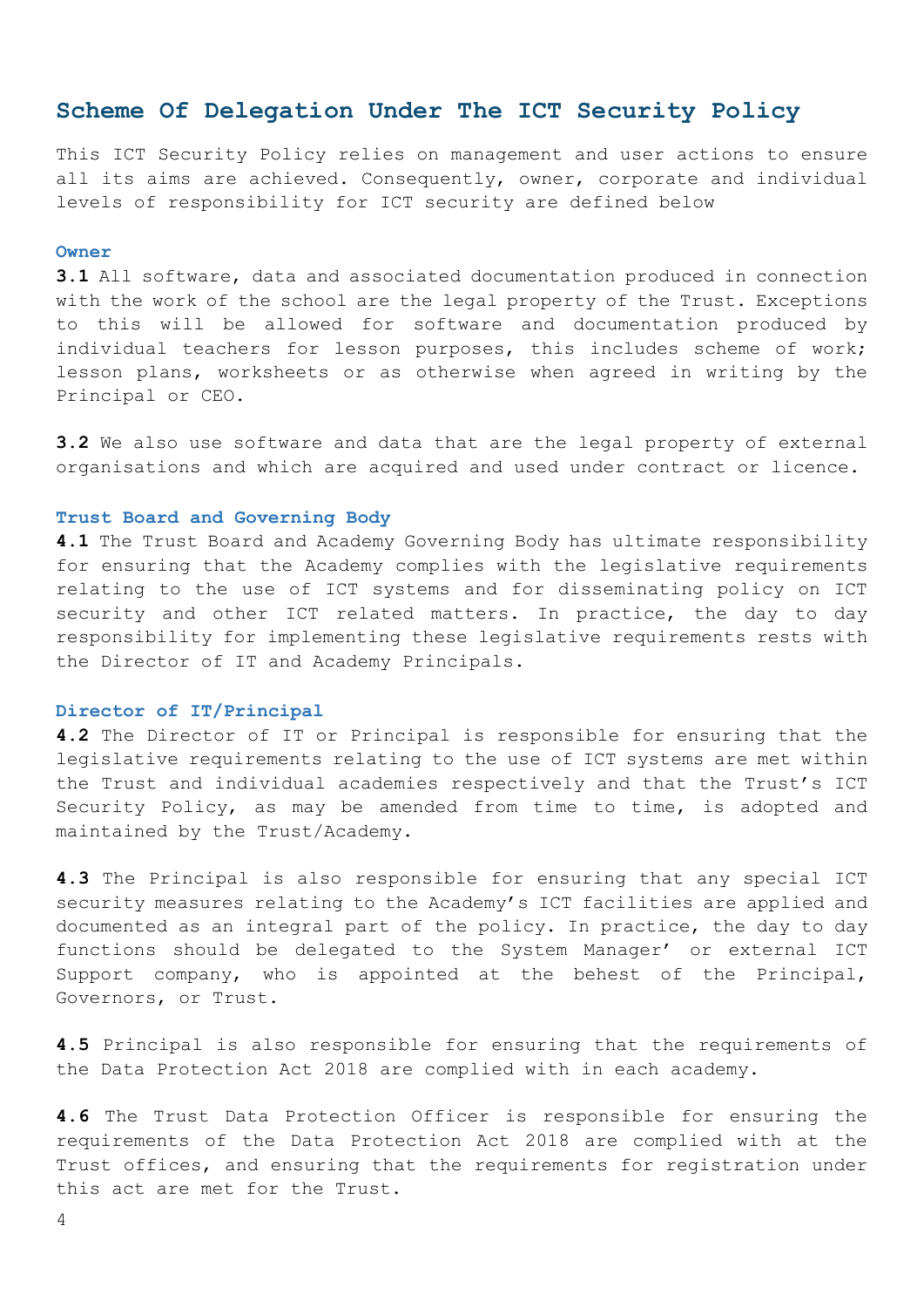**4.7** Additionally, the Director of IT/Principal is responsible for ensuring that users of ICT systems and data are familiar with the relevant aspects of the policy and to ensure that the appropriate controls are in place for staff to comply with. This includes the use of personal data at home by staff so that the Data Protection Act 2018, together with stipulations of the GDPR are not contravened.

#### **Systems Manager**

**5.1** The System Manager is responsible for the Trust/Academy's ICT equipment, systems and data and will have direct control over these assets and their use, including responsibility for controlling access to these assets and for defining and documenting the requisite level of protection.

**5.2** The System Manager may also be directly responsible for assistant technicians, all of whom, must be well versed in the relevant aspects of this security policy and the sensitivity of the data stored on Academy ICT systems. The System Manager must maintain an up to date knowledge of best practice with regards to ICT Security and follow the approved practices as detailed below.

**5.3** The System Manager will administer the practical aspects of ICT protection and ensure that various functions are performed, such as maintaining the integrity of the data, producing the requisite back-up copies of data and protecting access to systems and data.

**5.4** In line with these responsibilities, the System Manager will be the official point of contact for ICT security issues and as such, is responsible for notifying the Principal/Director of IT of any suspected or actual breach of ICT security occurring within the Academy/Trust. The Principal should ensure that details of the suspected or actual breach are recorded and made available to Internal Audit upon request. This is critical with regards to data breaches or issues relating to financial irregularity where formal investigations may take place by external parties.

**5.5** All users of the Trust's ICT systems and data must comply with the requirements of this ICT Security Policy.

**5.6** Users are responsible for notifying the System Manager, Principal or Director of IT of any suspected or actual breach of ICT security.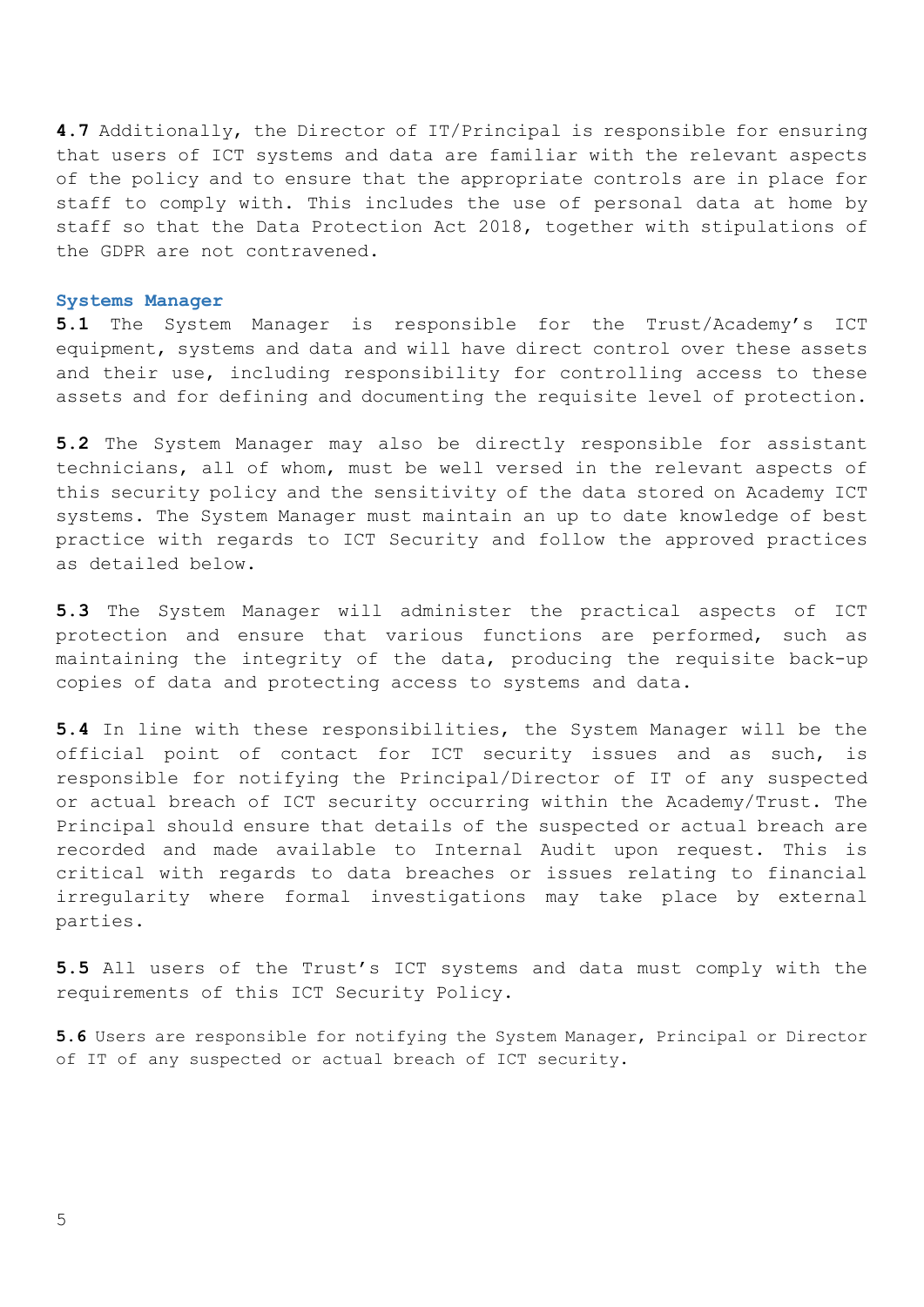# **Legislation**

**6.1** The responsibilities referred to in the previous sections recognise the requirements of current legislation relating to the use of ICT systems, which comprise principally of:

- Data Protection Act 2018
- General Data Protection Regulation (GDPR)

You can view these legislations on the ICO (Information Commissioner's Office) website: ico.org.uk.

Also relevant are:

- Computer Misuse Act 1990.
- Copyright, Designs and Patents Act

**6.2** It is important that all staff are aware that any infringement of the provisions of this legislation may result in disciplinary, civil and/or criminal action.

# **Physical Security**

**7.1** Consideration should be given to the physical security of rooms containing ICT equipment (including associated cabling). As far as practicable, only authorised persons should be admitted to rooms that contain servers or provide access to data. The server rooms should be locked when left unattended, support environmental monitoring and be protected by a class C fire extinguisher.

**7.2** The System Manager must ensure appropriate arrangements are applied for the removal of any ICT equipment from its normal location. These arrangements should take into consideration the risks associated with the removal and the impact these risks might have.

**7.3** Care must be taken in the placement of computers; printers and similar devices. Depending upon the sensitivity of the data they store, they should be positioned

So they cannot be viewed by unauthorised persons

official equipment in use at a user's home.

So that data retrieval by unauthorised persons is restricted

 So that environmental damage such as water, heat, dust etc. is minimal. Written instructions must inform users to avoid leaving computers logged on or hard copies of sensitive data left when unattended. The same rules apply to

# **Asset Tracking**

**8.1** The System Manager, in accordance with the Aacdemy's financial regulations, shall ensure that an inventory of all ICT equipment is maintained and all items accounted for at least annually.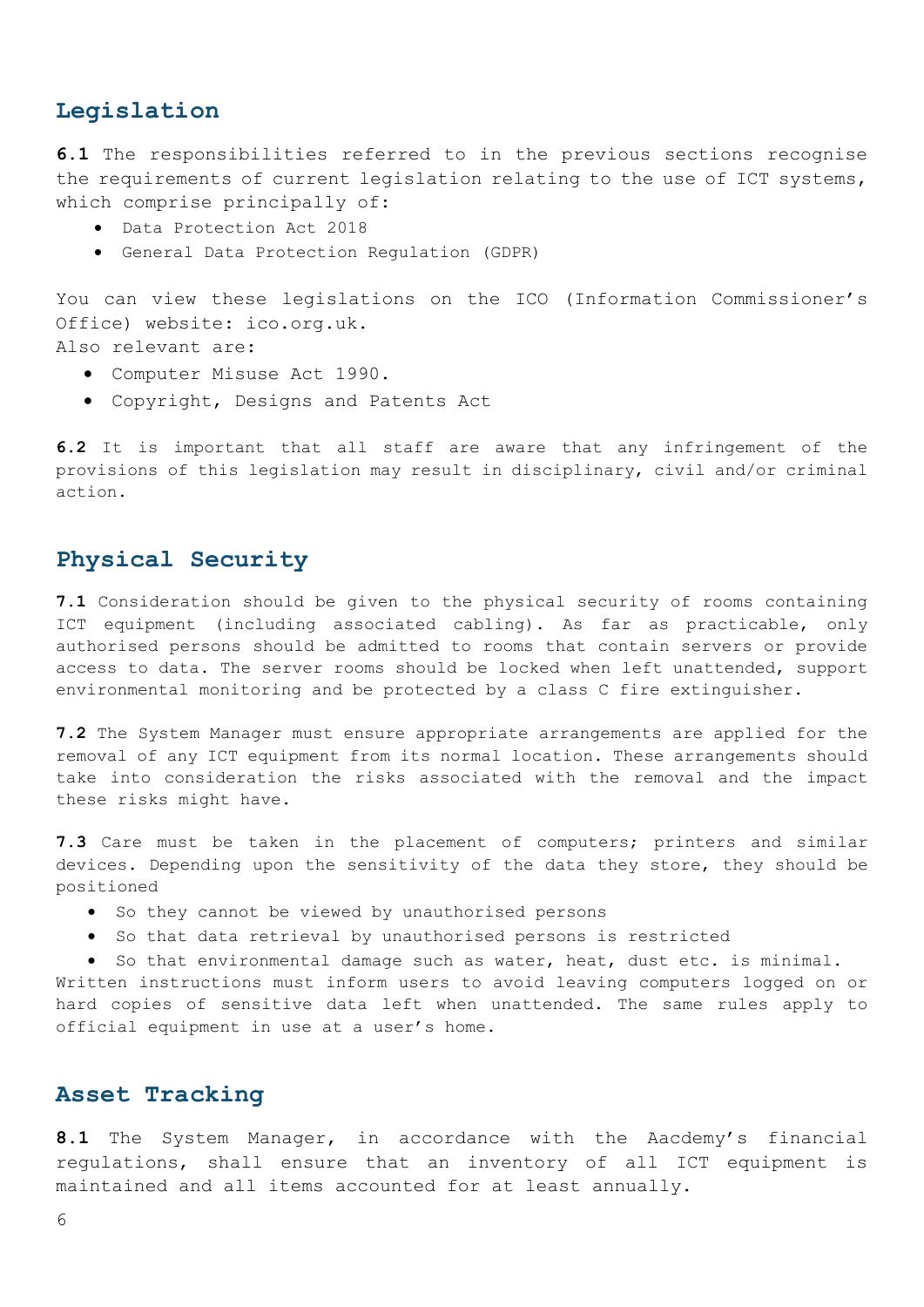# **Systems Security**

## **Facilities**

**9.1** The School's ICT facilities must not be used in any way that breaks the law such as:

- Making, distributing or using unlicensed software or data.
- Making or sending threatening, offensive, or harassing messages;
- Creating, possessing or distributing obscene material.
- Unauthorised private use of the school's computer facilities.

**9.2** The Trust's ICT systems will automatically update software where this is possible. No attempt should be made to delay updates as these may be security critical.

**9.3** Software installation and licensing will be reviewed regularly by the System Manager. Software which no longer receives security updates – particularly where a new version has been released – will be removed from the Trust ICT Systems, unless specifically authorised by the Director of IT.

## **Private Hardware & Software**

**10.1** Unlicensed or deprecated software is a security risk. Software, therefore, must be acquired from a responsible source and used in accordance with the terms of the licence. The use of all private hardware for school purposes must be approved by the System Manager.

## **ICT Authorisation**

**11.1** Only persons authorised by the System Manager, can use the Trust's ICT systems. Access to systems must therefore depend on appropriate identification, authentication and authorisation. Authorisation must be sufficient for the task and no more.

Without adequate identification and authentication, it will be difficult to show definitively who has used systems and data. Meanwhile, failure to establish the limits of authorisation will prevent the Trust's use of the Computer Misuse Act.

**11.2** Access eligibility will be reviewed continually and amended as appropriate - such as when an employee changes work responsibilities or leaves the employment of the school.

#### **Passwords**

**12.1** Password requirements will be defined by the System Manager based on the value and sensitivity of the data involved, including the use of "time out" where a system is left unused for a defined period. As a minimum, a password should include at least 3 random words.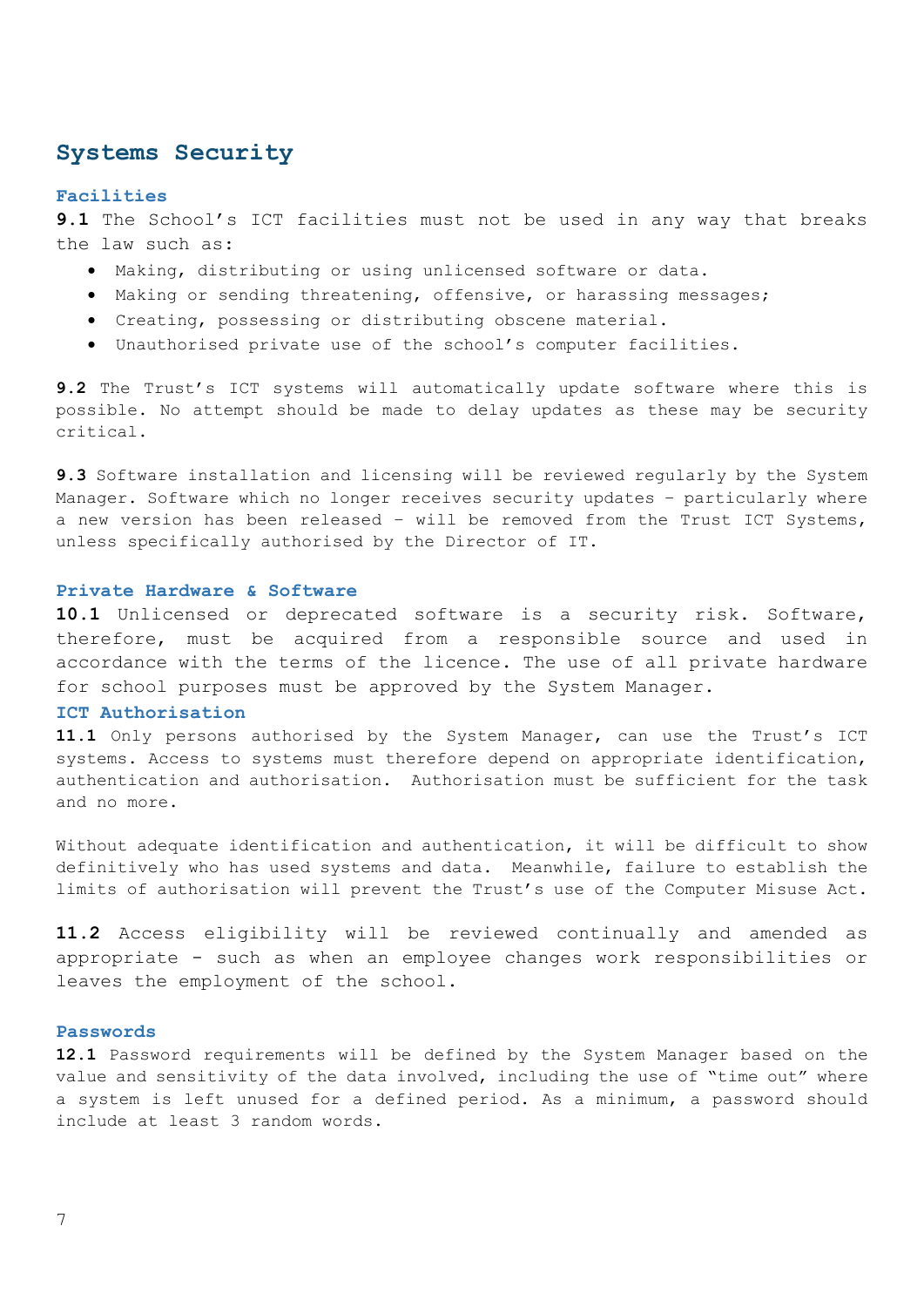**12.2** A password must be changed if it is affected by a suspected or actual breach of security or if there is a possibility that such a breach could occur, such as:

- When a password holder leaves the Trust or is transferred to another post.
- When a password may have become known to a person not entitled to know it.

The need to change one or more passwords will be determined by the risk of the security breach

**12.3** A user must not reveal their password to anyone, apart from authorised staff. Users who forget their password must request the System Manager to issue a new password or use a secure automated system approved by the same.

**12.4** Passwords should be memorised. If an infrequently used password is written down it should be stored securely. Passwords should protect access to all ICT systems.

## **Backups**

**13.1** In order to ensure that essential services are restored as quickly as possible following an ICT system failure, backup copies of stored data will be taken at regular intervals as determined by the System Manager, dependent upon the importance and quantity of the data concerned.

**13.2** Where programs and data are held on external multiuser system (including the use of personal PCs), checks must be made to ensure that secure copies of data are held.

**13.3** Backups should be clearly marked as to what they are and when they were taken. They must be secured safely away from the systems to which they relate and include restricted access.

**13.4** Instructions for re-installing data or files from backup should be fully documented and copies should be regularly tested to ensure that they work as anticipated.

# **Malware Protection**

**14.1** The Trust/Academy must use appropriate antivirus software for all ICT systems and conform to recommended malware protection standards.

**14.2** The school will ensure that every ICT user is aware that any digital device with a suspected or actual malware infection must be disconnected from the network and reported immediately to the System Manager who must take appropriate action, including the removal of any infection.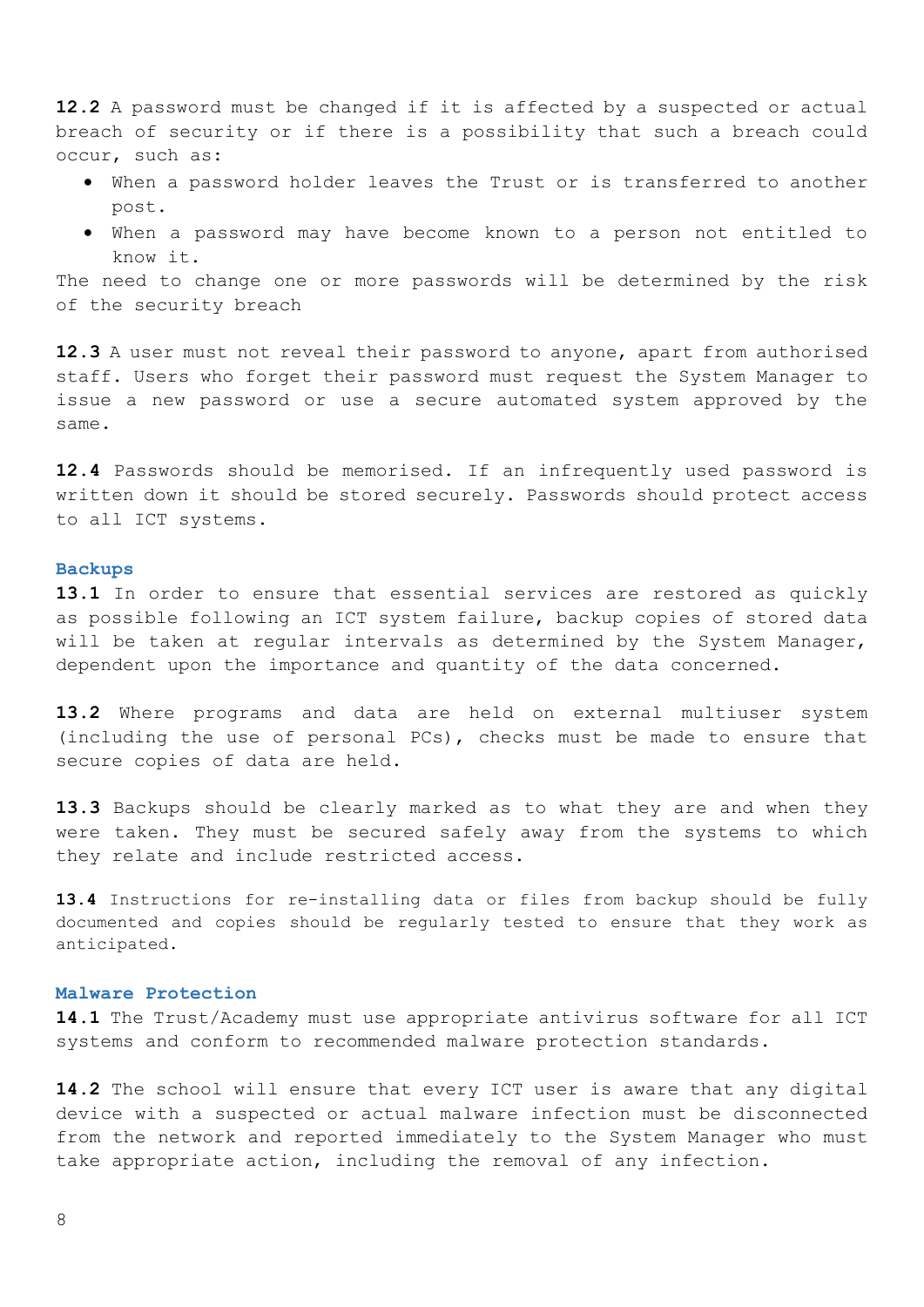**14.3** Any third-party laptops not normally connected to the school network must be checked by the System Manager for malware before being allowed to connect to the network.

**14.4** Teachers must take the necessary steps to ensure that the malware protection on their digital device is updated at least weekly, that scans are conducted regularly and that any file or attachment downloaded is checked.

#### **Disposal of Waste**

**15.1** Prior to the transfer or disposal of any ICT equipment, the System Manager must ensure that any personal data or software is purged from the device if the recipient organisation is not authorised to receive such data. Where the recipient organisation is authorised to receive the data, they must be made aware of the existence of any personal information to enable the requirements of the Data Protection Act to be met.

**15.2** Any ICT equipment must be disposed of in accordance with WEEE regulations. The Data Protection Act requires that any personal data held on such a machine be destroyed. Furthermore, any software must be removed lest the school inadvertently distribute unlicensed copies.

**15.2** Disposal of ICT hardware or printouts, should be made with due regard to the sensitivity of the information they contain. For example, paper containing Personal Identifiable Information; Personal Health Information, or undisclosed financial information, must be securely shredded.

#### **Repair of Equipment**

**16.** If a machine, or its permanent storage, is required to be repaired by a third party the significance of any data held must be considered. If data is particularly sensitive it must be removed from hard disks and stored on external media for subsequent reinstallation, if possible. The Academy/Trust will ensure that third parties are currently registered under the Data Protection Act and therefore bound by the same rules as the Academy/Trust.

# **Security Incidents**

**17.** All suspected or actual breaches of ICT security shall be reported to the System Manager, Principal or Director of IT so that a quick and effective response can be made. Where possible, useable evidence of a security breach should be preserved for the purposes of a formal investigation by internal or external entities.

# **Attached Documents**

- Student Acceptable Use Policy
- Staff Acceptable Use Policy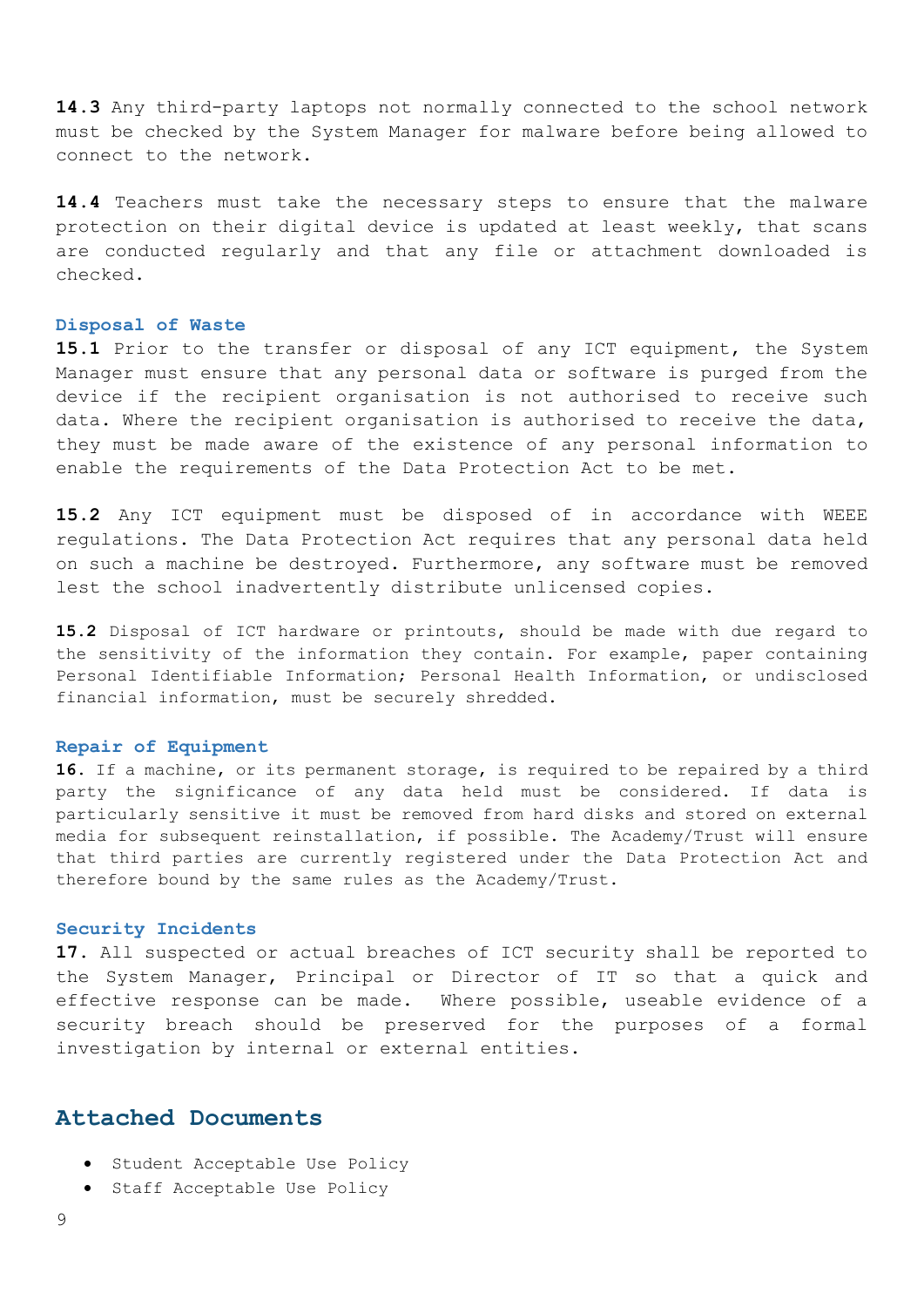# Security Guidelines

This policy applies to all Trust staff, students and third parties who access school facilities and school related data. Staff members should be issued a copy of this policy together with the 'Staff Acceptable Use Policy'. Usage of ICT systems will be considered agreement with this policy, or a signed copy of the policy will be kept on file.

Students and parent must also sign and return a copy of the 'Student Acceptable Use Policy'.

| Date Issued/         | May 2020                            |
|----------------------|-------------------------------------|
| <b>Last Reviewed</b> |                                     |
| Date of Review       | $(3 \text{ yearly})$ May 2023       |
| Reviewer             | Audit & Risk Committee / Exec Board |
| Author               | Will Ottewell - Director of IT      |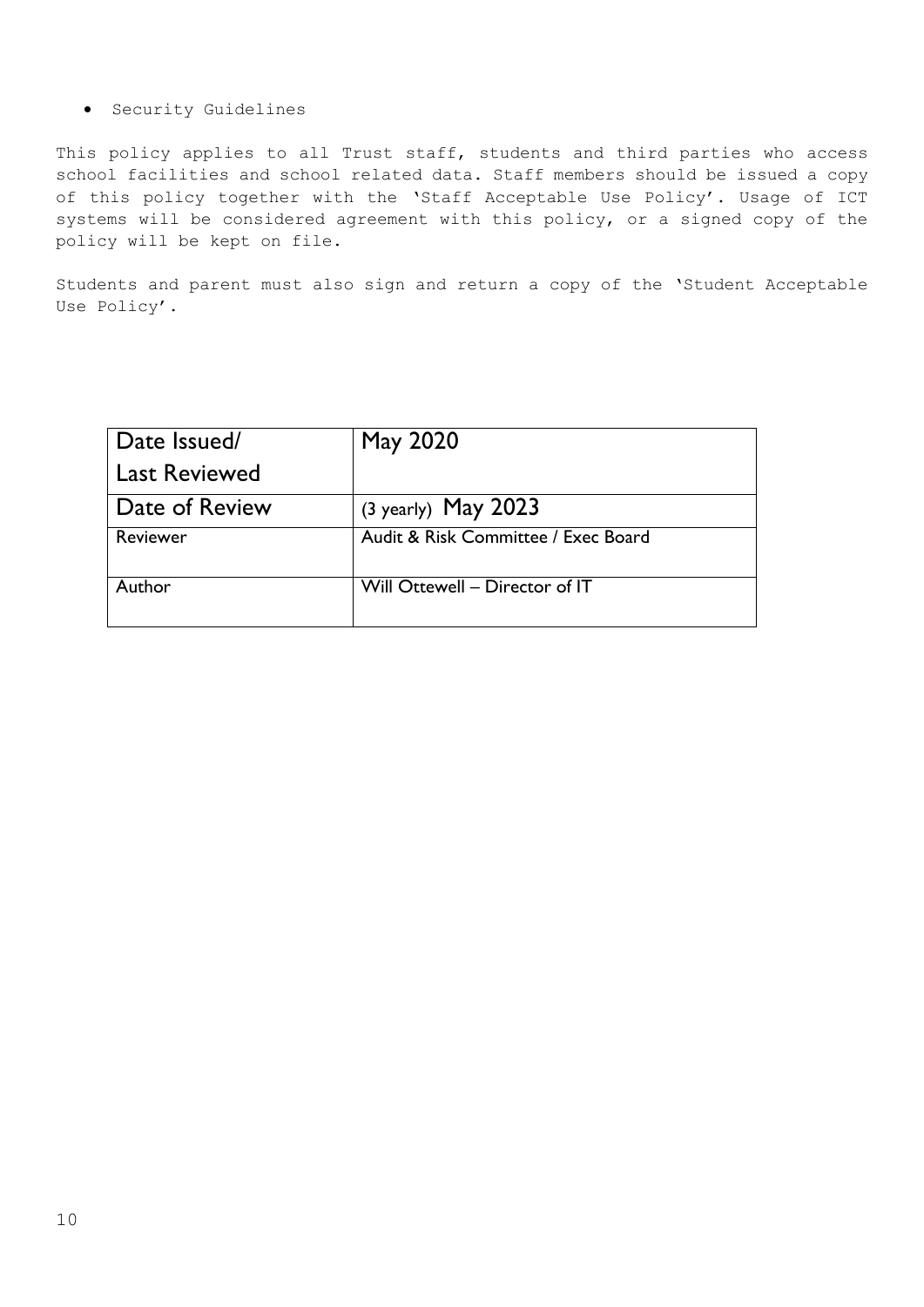

CATHOLIC MULTI-ACADEMY TRUST

Student Acceptable Use Policy

- ★

May 2020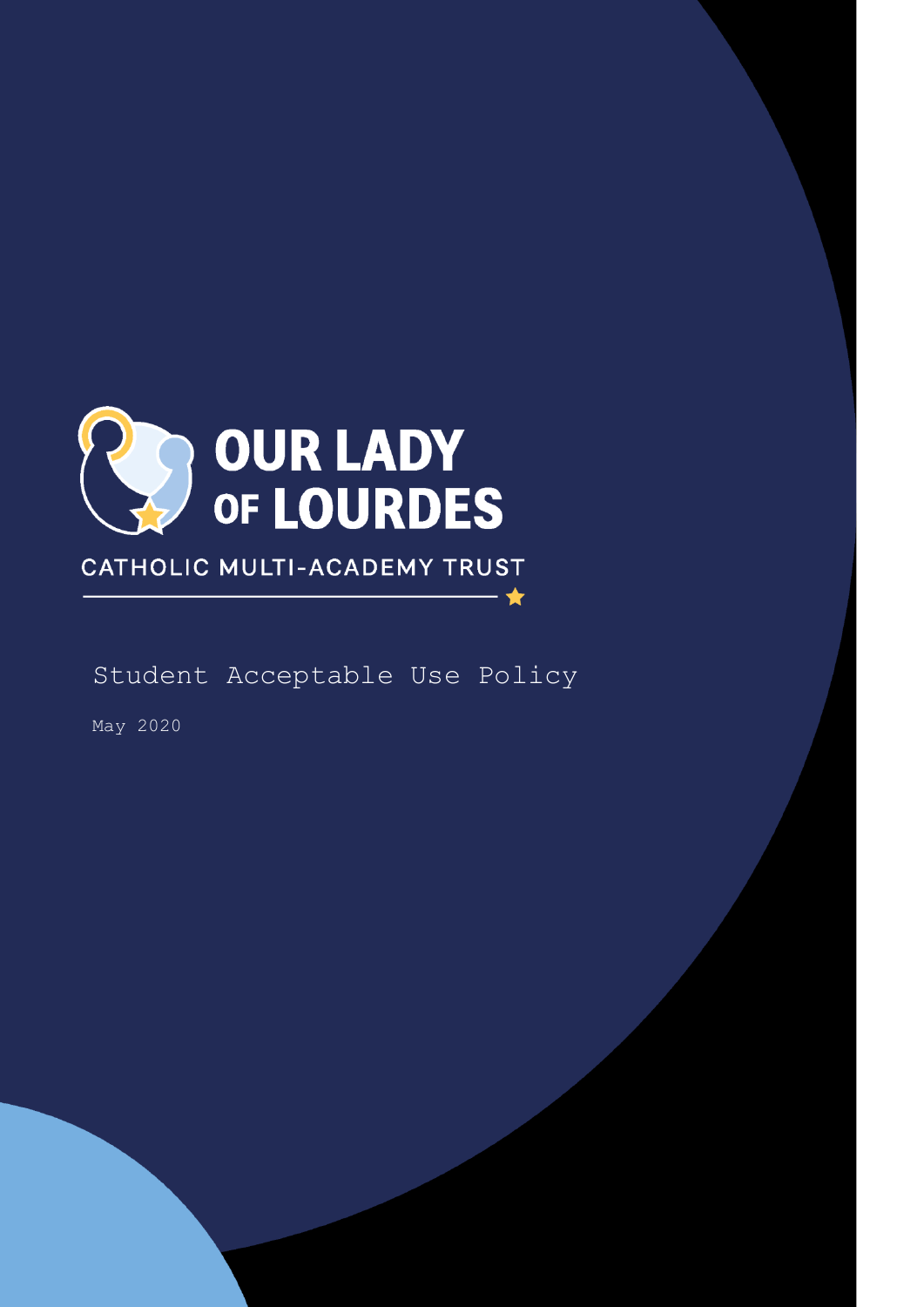The school computer system provides Internet access to students for learning.

This document is designed to protect students and the school by clearly stating what is acceptable and what is not.

- The use of school computers and Internet connection must be for educational purposes only.
- Students must use their own account and must not give their password to any other person.
- Storage media, such as USB drives, CDs, or portable hard drives, must not be brought into school unless permission has been given.
- Students must respect the work of other pupils or teachers who might also store work in common shared areas on the system. Students should only use shared areas of the system when given permission to do so, otherwise they must store files and data in their own secure area. Files in the shared area will be periodically removed.
- Students are responsible for the email they send and for the contacts they make. Email should be written carefully and politely. Emails may be forwarded and therefore are best regarded as public property. Anonymous messages and chain letters must not be sent.
- **•** Students should report any unpleasant material or messages received. The report will be confidential and will help protect others.
- The use of public chat rooms or instant messaging is not allowed.
- The school ICT systems cannot not be used for private business purposes, personal financial gain, gambling, political purposes or advertising.
- No pupil should attempt to undermine the security of school ICT systems, whoever they belong to.
- Copyright and intellectual property rights must be respected.
- Irresponsible use may result in the loss of Internet access or even account suspension.

The school will monitor the use of its computer systems, including websites visited, emails sent and files stored. The school will take action where it believes unauthorised use of the school's computer system is or may be taking place, or when the system is or may be being used for criminal purposes or for storing text or imagery which is unauthorised or unlawful.

You must accept these rules when you log onto the school network.

# **Internet & Email**

You must:

- Only access websites that are relevant to your school work.
- Respect copyright and trademarks, give credit to anyone whose work you use.
- Check with a member of staff before completing online questionnaires.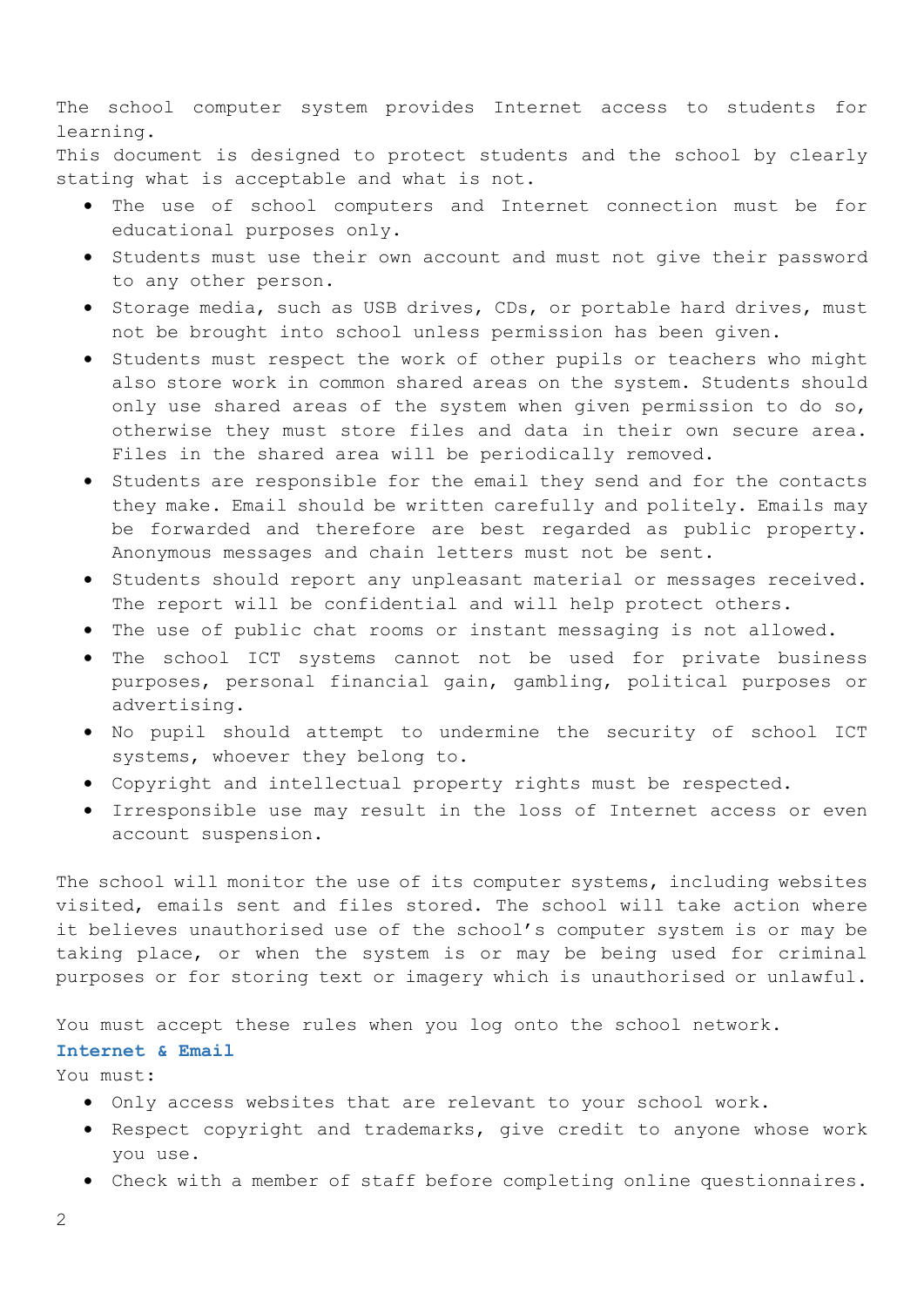- Do not fill out subscription forms unless otherwise stated by a member of staff.
- Ensure that all email messages that you send are not offensive.
- Regularly delete unwanted email messages.

You must not:

- Play or download games from the Internet.
- Download applications from the Internet in any file format.
- Use online chat or web-based email messaging such as Hotmail or Yahoo.
- View offensive content such as pornography, violence, racial or extremist material.
- Use online community websites such as Facebook or Twitter.
- Cyber bully, we have zero tolerance for any such behaviour.
- Use any type of proxy to bypass the network filtering systems.
- **•** Send, access or display offensive messages.
- Send any personal information to anyone, even if you know them.
- Use or send language of an inappropriate nature.
- Open email attachments, even if they are from a reliable source.
- Send messages to group email aliases such as the all student setup.

#### **Printing**

You must:

Only print documents that are relevant to your work.

You must not:

- Print excessive copies of documents unless stated by a member of staff.
- Print entire documents where a single sentence is required.

# **User Area**

You must:

- Only store files in your area that are relevant to your work
- Delete files that are no longer required
- Keep your user area organised and indexed correctly

You must not:

- . Store offensive or prohibited content in your area, including executables
- Store songs/videos in any format unless you have permission from staff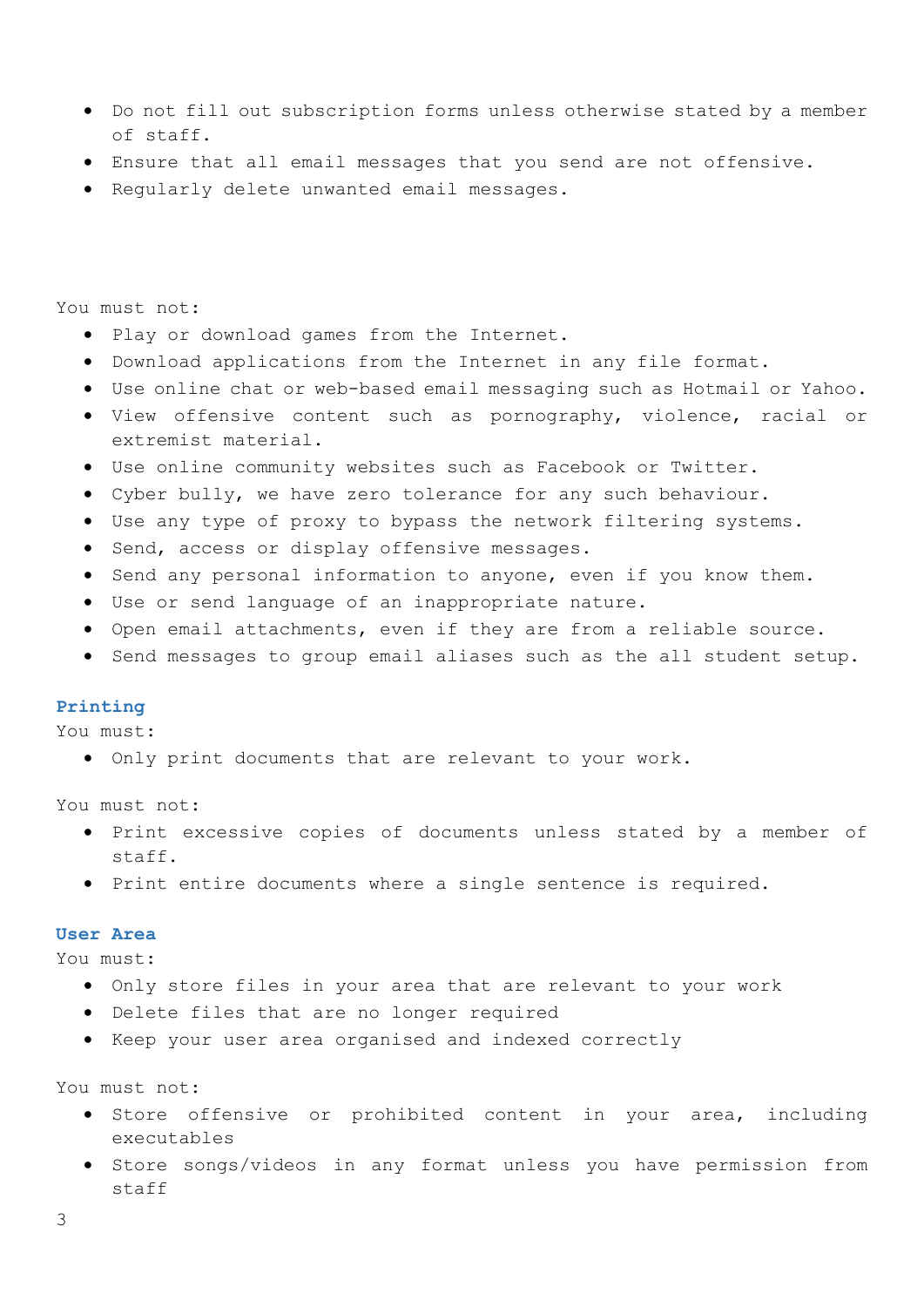#### **Passwords**

You must:

- Ensure that your password is a combination of three random words. However, special characters and / or numbers can be added if you wish
- Ensure that only you know your password. If you, for any reason, suspect that this is not the case, you must report the problem to a teacher or the System Manager.

You must not:

- Log onto the network as anyone else but yourself
- Write your password down where it can be viewed by others.

# **Removable Storage**

You must:

Ask a member of staff before using any type of removable storage

You must not:

• Plug any type of removable media into the computer's USB ports unless told to

 Use the USB ports on any of the computers to charge your USB device What will happen if these rules are broken?

- Your user account and/or access to the Internet will be disabled.
- If you repeatedly break the rules, then you could be suspended.
- Parents and senior management will be involved with serious breaches of the rules.

The Police will be involved with any criminal related issues. All computer use is being monitored and records will be kept of inappropriate computer usage.

Please report all breaches in security to a teacher.

Pupil Name: Form:

Pupil Agreement: I have read and understand the school Student Acceptable Use Policy'. I will use the computer system, email and Internet in a responsible way and obey these rules at all times

Signed :  $\Box$ 

Parent / Carer Name : Please tick each box that you agree to: Parent/Carer Consent for Email & Internet Access  $\Box$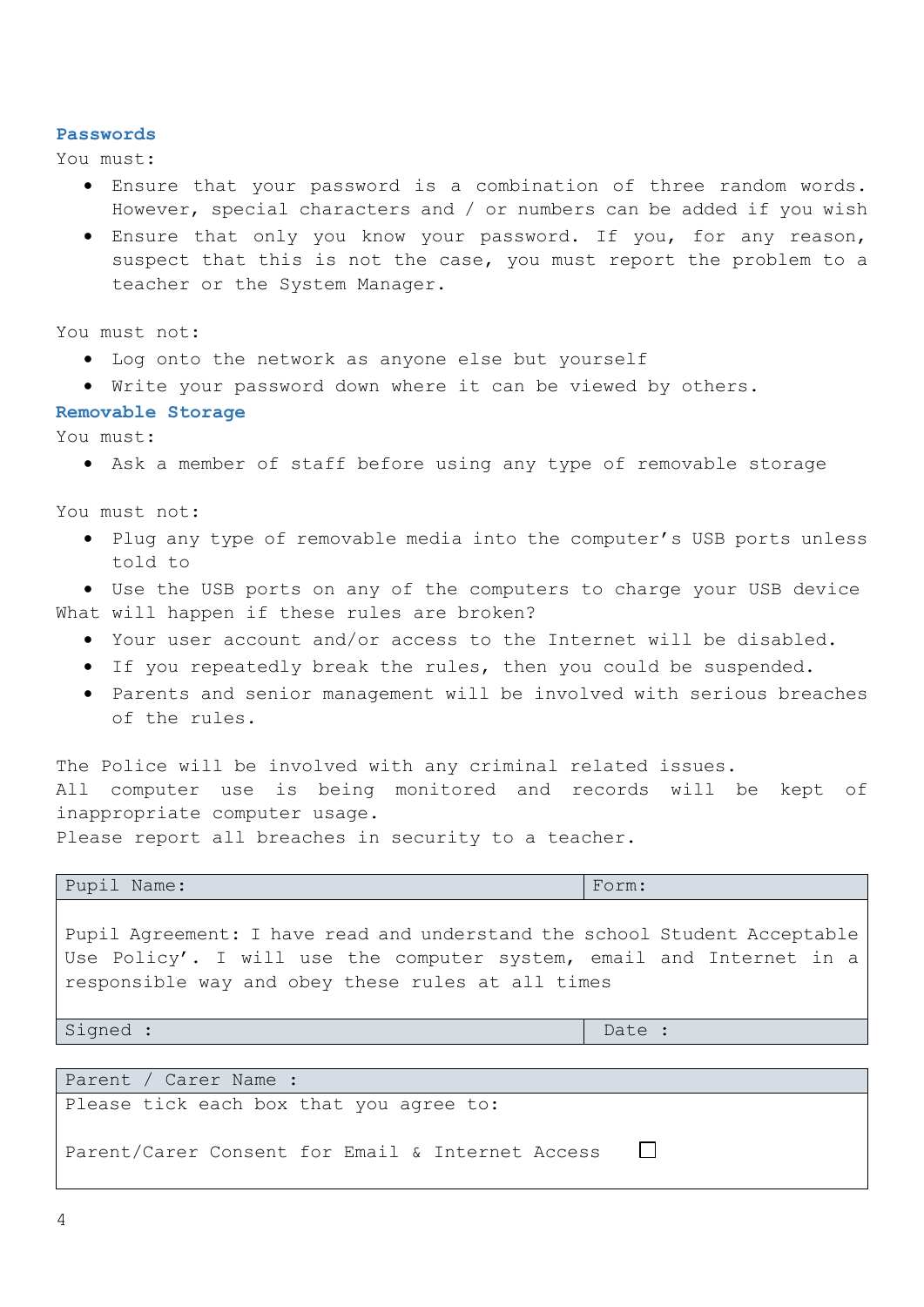I have read and understood 'The Student Acceptable Use Policy' and give permission for my son / daughter to access school computers, email and Internet. I understand that the school will take all reasonable precautions to ensure pupils cannot access inappropriate materials. I understand that the school cannot be held responsible for the nature or content of materials accessed through the Internet. I agree that the school is not liable for any damages arising from use of the Internet facilities.

Signed :  $\Box$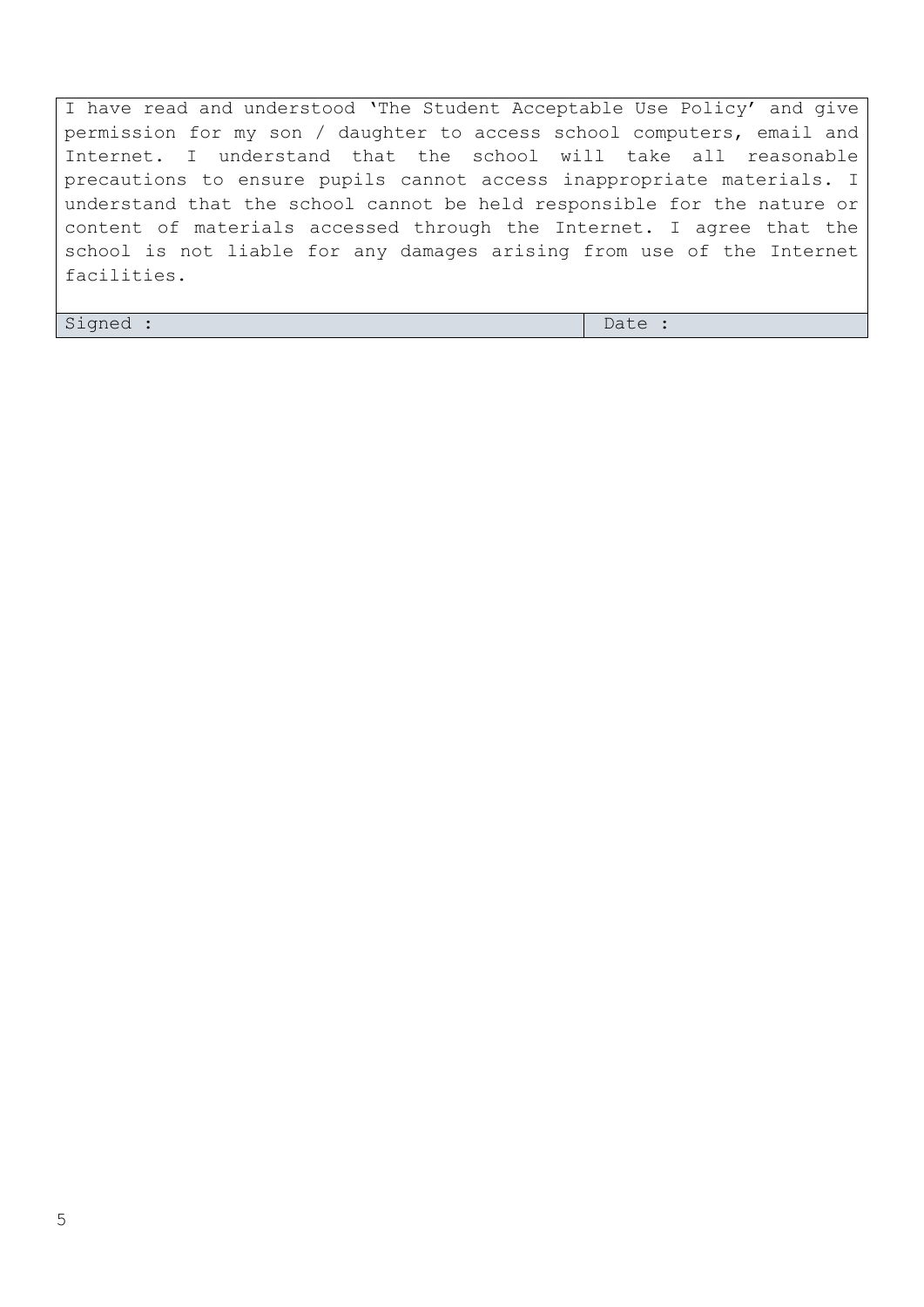

# CATHOLIC MULTI-ACADEMY TRUST

Staff Acceptable Use Policy

- ★

May 2020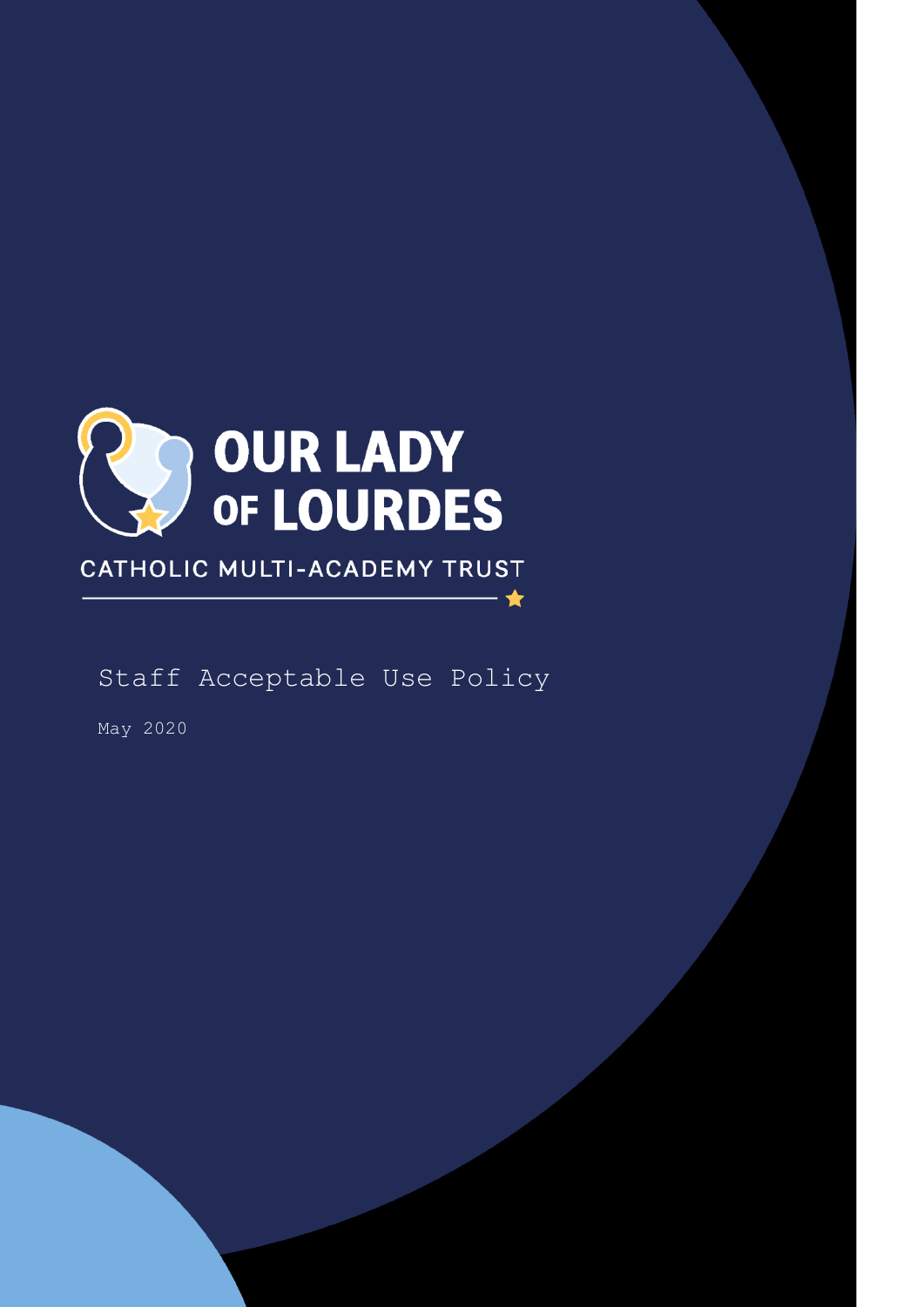#### **Code of Conduct Declaration**

**1.1** Please read this policy carefully and make sure that you understand it. You then need to sign the declaration/consent form to confirm that you have read, understood and will keep to the policy. You must also understand that we may take action against you if you wilfully break the conditions of the policy

**1.2** The school will keep the signed declaration in your personal file. Sometimes, we may ask you to confirm that you still understand and accept the rules.

**1.3** Employees logged into a computer shall be considered to be the person using the system or resources provided. Under no circumstances, therefore, should any employee use an account belonging to another person.

#### **Access to School Network, Email and Internet Services**

**2.1** Your connection to email or the Internet must be authorised by your System Manager. All school Internet access will be via an approved Internet Service Provider (ISP). Any variations to this must be authorised in writing by the Principal/Director of IT.

**2.2** The Trust email and Internet facilities are for school/Trust purposes only.

**2.3** The Trust has the right to monitor and log the use of ICT facilities, email and Internet and to disclose this information to any relevant authority

**2.4** If you intentionally access a computer system or information without proper authorisation, you could be breaking the law under the Computer Misuse Act 1990

#### **Specific Conditions of Use**

**3.1** You must not use, or try to use, our E-mail and Internet facilities to create, distribute or display in any form, any activity that is or may be considered to be against the law or against our rules and policies. In this context, you are not allowed to use the E-mail and Internet facilities for reasons that are:

- Pornographic or obscene.
- Intimidating, hateful and discriminatory (for example; racist, sexist, homophobic, ageist) or that break our anti-harassment and equal opportunities policies in any other way.
- Defamatory, slander and libel.
- Encouraging extremism, violence, criminal acts or strong feelings.
- Fraudulent.
- Unethical or may give the school a bad name.
- A deliberate harmful attack on systems we use, own or run.
- Sexually explicit messages, images, cartoons, jokes, audio or movie files.

**3.2** We will only allow you to do the above if:

It is part of your job to investigate illegal or unethical activities.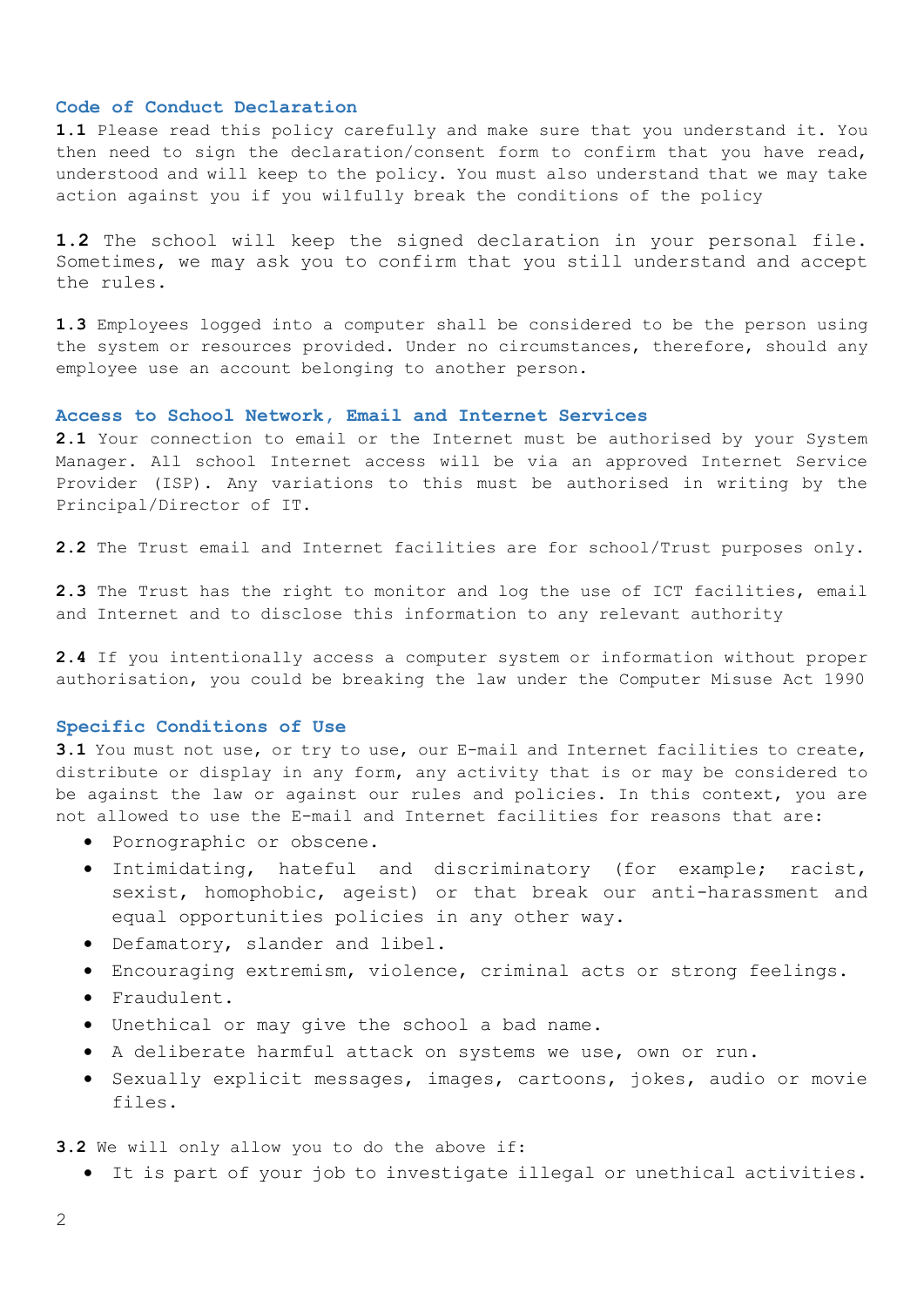- The Director of IT, Principal or System Manager asks you to in writing.
- It is in the public interest.

If you find or suspect anyone of using the computer system illegally or unethically, you must report it to your System Manager who will advise your Principal, Chair of Governors, CEO, Chair of Trust Board or Internal Auditing parties.

#### **Malware**

**4.1** It is a crime to deliberately introduce malware, under the Computer Misuse Act 1990. You must not use school/Trust resources to

- Intentionally access or transmit computer viruses or other damaging software.
- Intentionally access or transmit information about, or software designed for, creating malware.

**4.2** You must scan any material you receive or download from the Internet to make sure it is malware free. The school will ensure that malware protection exists on any standalone or locally networked computers that can access the Internet and train you in its use. You must not email material that has not been scanned to other users. If you find a virus, or you think the material has one, you must immediately break the connection, stop using the computer and tell the System Manager.

- **4.3** You must always follow the instructions that your System Manager gives you about malware attacks.
- **4.4** If you are not sure how to use the malware protection system, you must get advice from the System Manager.
- **4.5** You must not use or try to use the school facilities for
	- Accessing or transmitting information about, or software designed for, breaking through security controls on any system.
	- Accessing, without permission, any system, data or email that is not for you, even if it is not protected by security controls. If you are unsure of your network permissions, please consult HR.

#### **Passwords**

**5** You must not tell anyone your password and follow the advice given by the Systems Manager.

## **Publishing Information**

**6** You must get authorisation from the Principal for any school information that is to be published on school web pages or social media. Written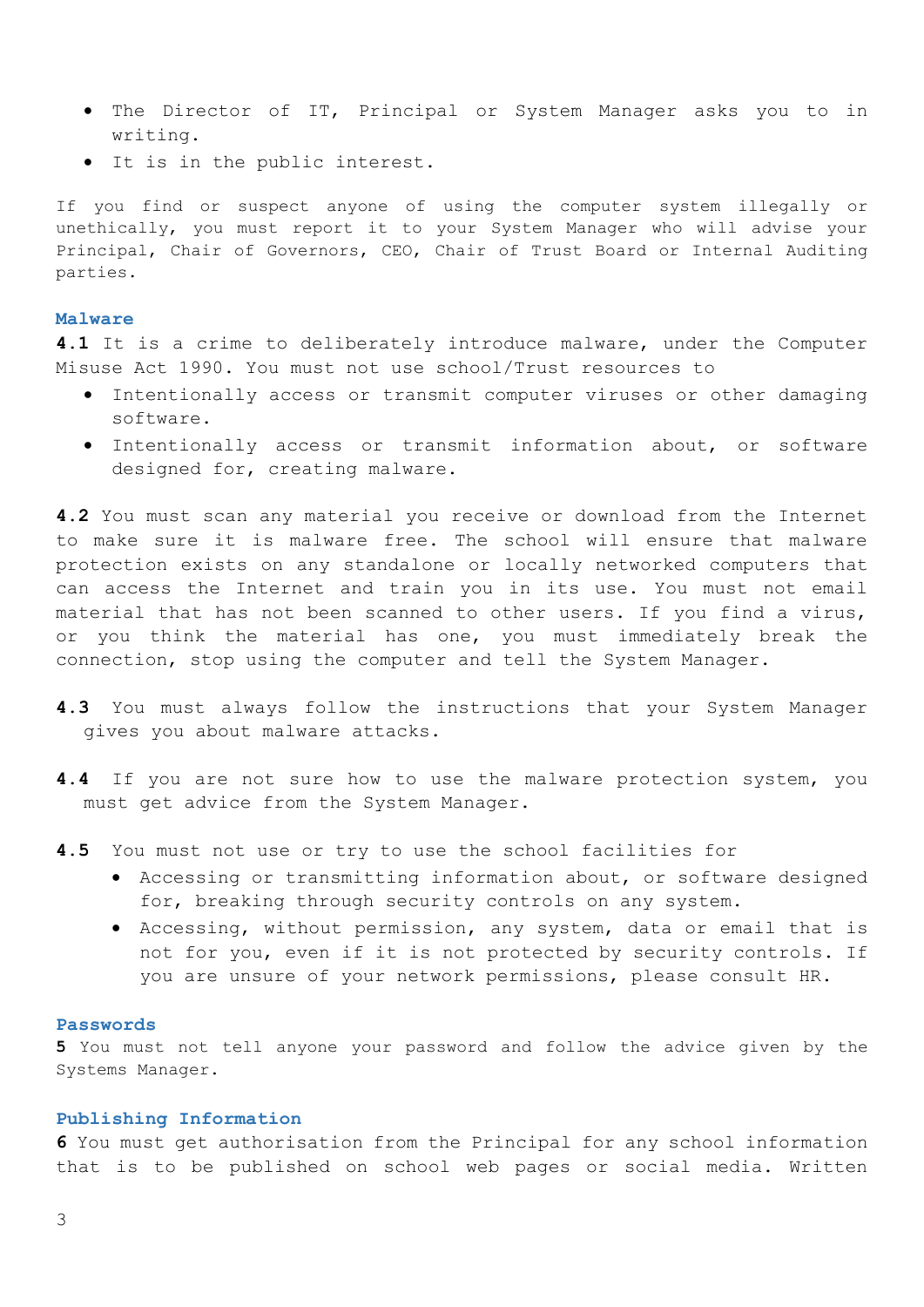permission must also be sought from any individual who will feature in such publications to comply with the Data Protection 2018.

## **Copyright**

**7** It is illegal to break copyright protection under the Copyright, Designs and Patents Act 1988. Therefore, you must not knowingly download or transmit any protected information that was produced by another person or organisation without first getting permission from the owner. Nor can you transmit or permit the use of software for which there is no licensed agreement.

# **Confidential or Sensitive Information**

**8.1** The confidentiality of sensitive school data such as Personal Identifiable Information, Personal Health Information or undisclosed financial data should always be protected when working remotely. Data should not be transmitted to, downloaded by or stored on personal devices unless:

- Written permission has been sought from the Head of School
- The security of such devices can be controlled and tested by the Systems Manager.

**8.2** A footer will be automatically applied to all email communications. Although this disclaimer will be applied, must ensure that you check the address details and information sent via email before sending.

**8.3** You should make sure that the Internet is suitable for transmitting information that you feel is confidential, sensitive or legally privileged. If you allow anyone to see this type of information without permission, you may be breaking the law.

**8.4** If you are unclear what constitutes sensitive data or the what the constraints of the Data Protection Act 2018 and GDPR 2018, you must seek the advice of the school's data owner and/or Systems Manager.

# **Recording Internet Use**

**9.1** You should be aware that your use of email and internet services should have no expectation of privacy in anything you create, store, send or receive using the Trust's ICT system.

**9.1** The monitoring of internet and email services are undertaken without prior notification or authorisation from staff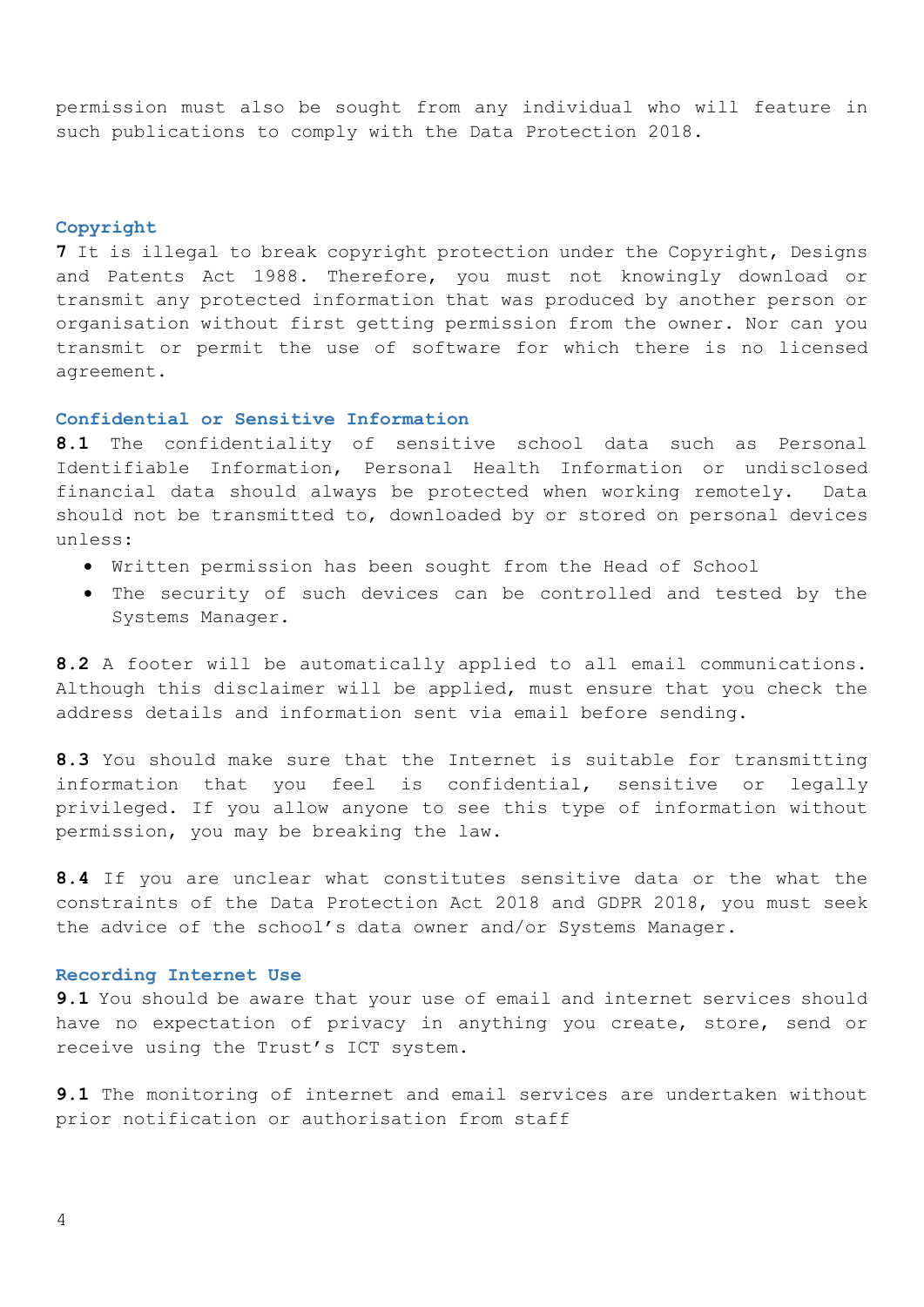**9.2** If you access a prohibited Internet site unintentionally, you must break the connection immediately and report it to your System Manager or Principal. If you do not do this, the school may take action against you.

**9.3** You should protect yourself by not allowing unauthorised people to use your school account.

#### **Additional Notes**

| $\mathbf{1}$    | This policy applies to official equipment used at home.                                                                                                                                                                                                                                                                                                                                                                |
|-----------------|------------------------------------------------------------------------------------------------------------------------------------------------------------------------------------------------------------------------------------------------------------------------------------------------------------------------------------------------------------------------------------------------------------------------|
| 2               | You must be aware that any infringement of the legislation below may result<br>in disciplinary, civil and/or criminal action.<br>GDPR, Data Protection Act 2018<br>· Computer Misuse Act 1990<br>• Copyright, Designs and Patents Act 1988<br>• Communication Act 2003<br>If you require further information on such legislation, please speak<br>to your line manager.                                                |
| 3               | ICT resources are valuable and the confidentiality, integrity, availability<br>and accurate processing of data are of considerable importance to the<br>school. As such all users have a personal responsibility for ICT security.<br>Consequently, you must ensure that you receive appropriate training and<br>documentation in the use of your ICT system and in the protection and<br>disclosure of the data held. |
| 4               | Follow the local rules determined by the Director of IT/Principal in<br>relation to the use of private equipment and software. All software must<br>be used strictly in accordance with the terms of its licence and may only<br>be copied if specifically approved by the System Manager.                                                                                                                             |
| 4               | Ensure that wherever possible your display screen cannot be viewed by<br>persons not authorised to see the information. Do not leave your computer<br>logged on or otherwise accessible to unauthorised users (for example,<br>leaving classroom doors unlocked when not in attendance).                                                                                                                               |
| 6               | You must not exceed any access rights to systems or limitations on the use<br>of data granted to you by the System Manager.                                                                                                                                                                                                                                                                                            |
| $7\overline{ }$ | Do not divulge your password to any person, or use another person's<br>password, unless specifically authorised to do so by the System Manager,<br>e.g. in cases of shared access. Do not write your password down, unless it<br>is held securely on your person at all times or kept in a locked<br>receptacle/drawer to which only you have access.                                                                  |